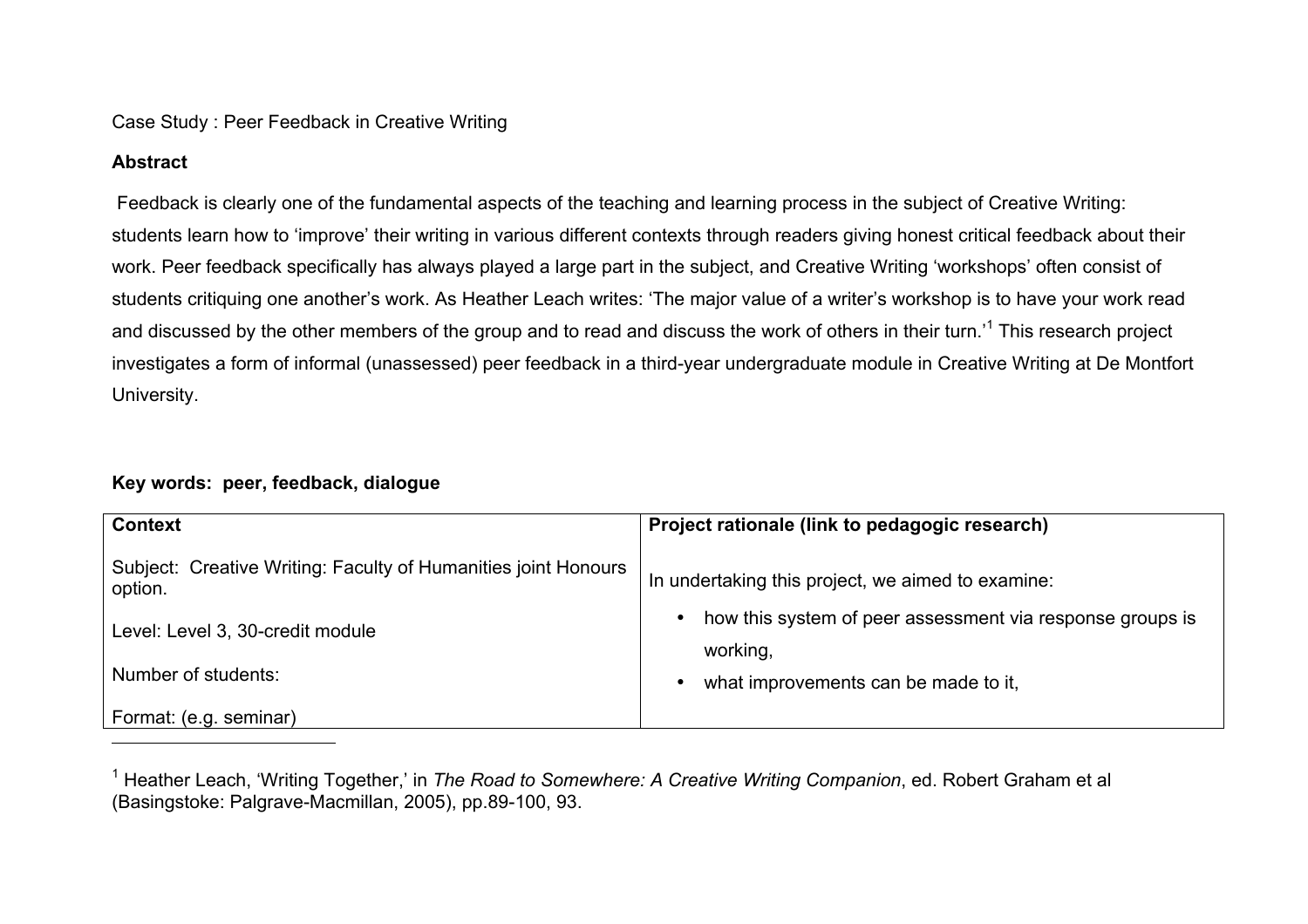Dissertation-equivalent module, producing a 'Portfolio': a major piece of assessed creative writing (7500 words) plus 2500 word reflective commentary, journal and blog entries. Individual supervision and student-led response group meetings.

<u> 1989 - Johann Stein, fransk politik (d. 1989)</u>

- how it relates to the formative assessments provided by staff.
- how it relates to other forms of peer feedback in third-year modules on other practice-based subjects in the Faculty,
- what the system can tell us about the place of peer assessment within Creative Writing as a discipline,
- whether there are benefits (or drawbacks) to the system which might be applied to other practice-based subjects beyond Creative Writing, and (indeed) to other, theoreticallybased disciplines.

We also hoped that, by encouraging students themselves to reflect on the system of response groups, they would become more conscious of its place within their learning process. As Brockbank and McGill note, 'making reflective practice accessible to student learners enables the latter to become more conscious of their own approaches to their learning and thereby promote critically reflective learning.<sup>2</sup>

<sup>2</sup> Anne Brockbank and Ian McGill, *Facilitating Reflective Learning in Higher Education* (Buckingham: S.H.R.E. and Open University Press, 1998), p.73.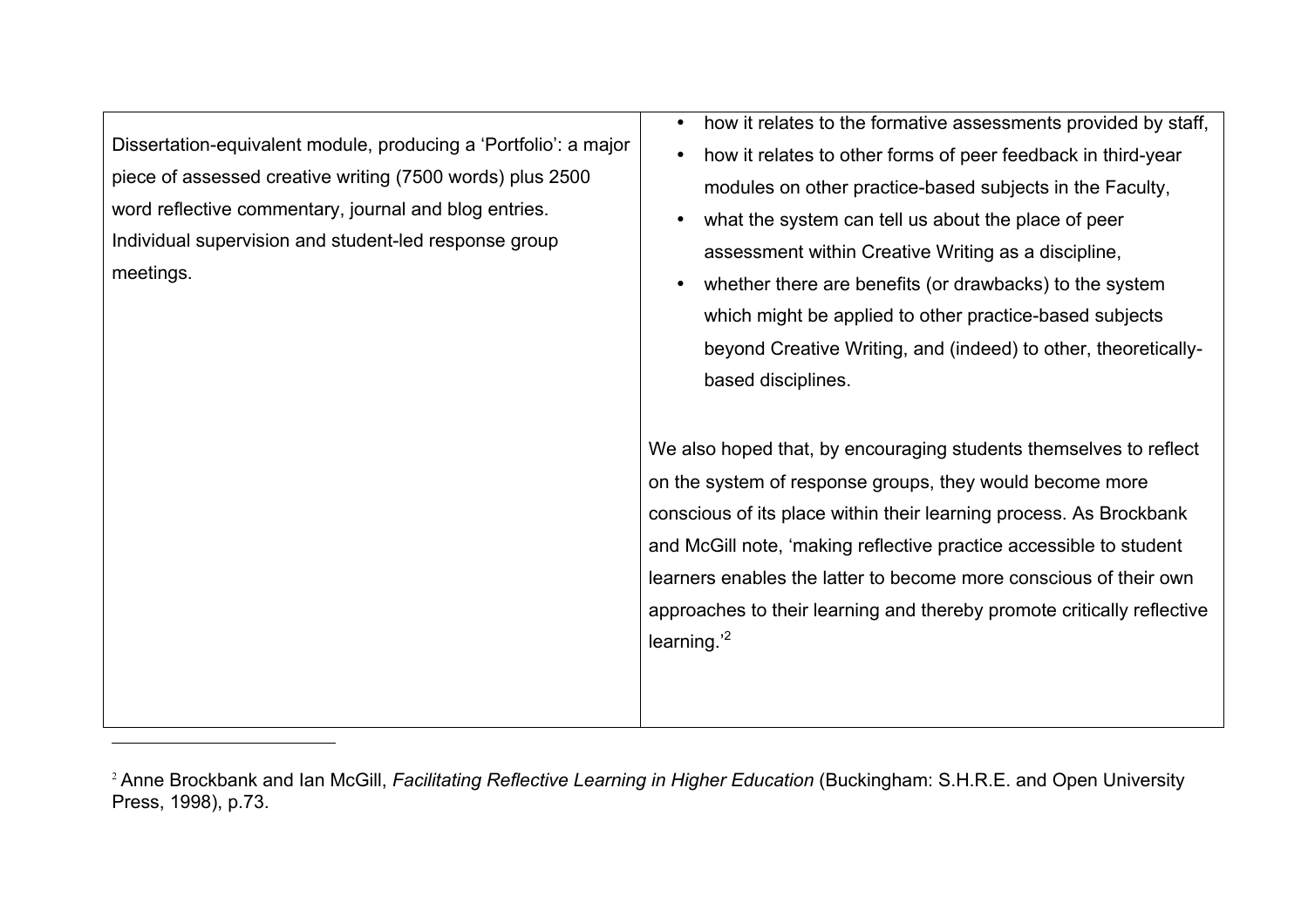#### **Initiative outline**

The project took the following steps:

- Research Assistant and staff undertook a survey of students on the Portfolio module, asking them to reflect on their experiences of the response group system, its advantages and disadvantages, and what could be improved.
- The Research Assistant and staff also contacted and talked with representatives from other practice-based subjects in the Faculty of Humanities, to ascertain what other peer feedback mechanisms exist on their third-year modules.
- The Research Assistant and staff collated survey results, and drew up a report, with a series of conclusions, concerning the role of response groups, peer feedback and formative assessment in the module, as well as in Creative Writing and practice-based disciplines more broadly. This paper represents a summary of the full report (which is available on request).

#### RESPONSES TO THE SURVEY

Out of 39 students registered for the Portfolio module, we received 27 completed surveys, roughly 69%. This good response rate allowed us to extrapolate patterns and conclusions from the survey.

## **Implementation advice (including resources)**

Recommendations arising from the survey for changes to the response group system include the following:

- at the beginning of the year, response groups should probably be advised to find and fix regular slots when everyone in the group is free, and to keep to these slots if possible.
- it is worth reminding students about booking rooms for their group meetings to ensure time is not wasted.
- staff should consider reinforcing guidance on how to give feedback at the start of the third year. This might include distributing a short handout on peer feedback at the start of the third year, and asking students themselves to list what they want from feedback and their response groups, and then collate responses into a short (one or two page) handout. This handout might be made available on Blackboard as well.
- if possible (given rising student numbers) it is a good idea to limit the number of students per response group to 5.
- it is worth writing a short statement (perhaps for the module handbook) outlining the criteria for allotting response groups.